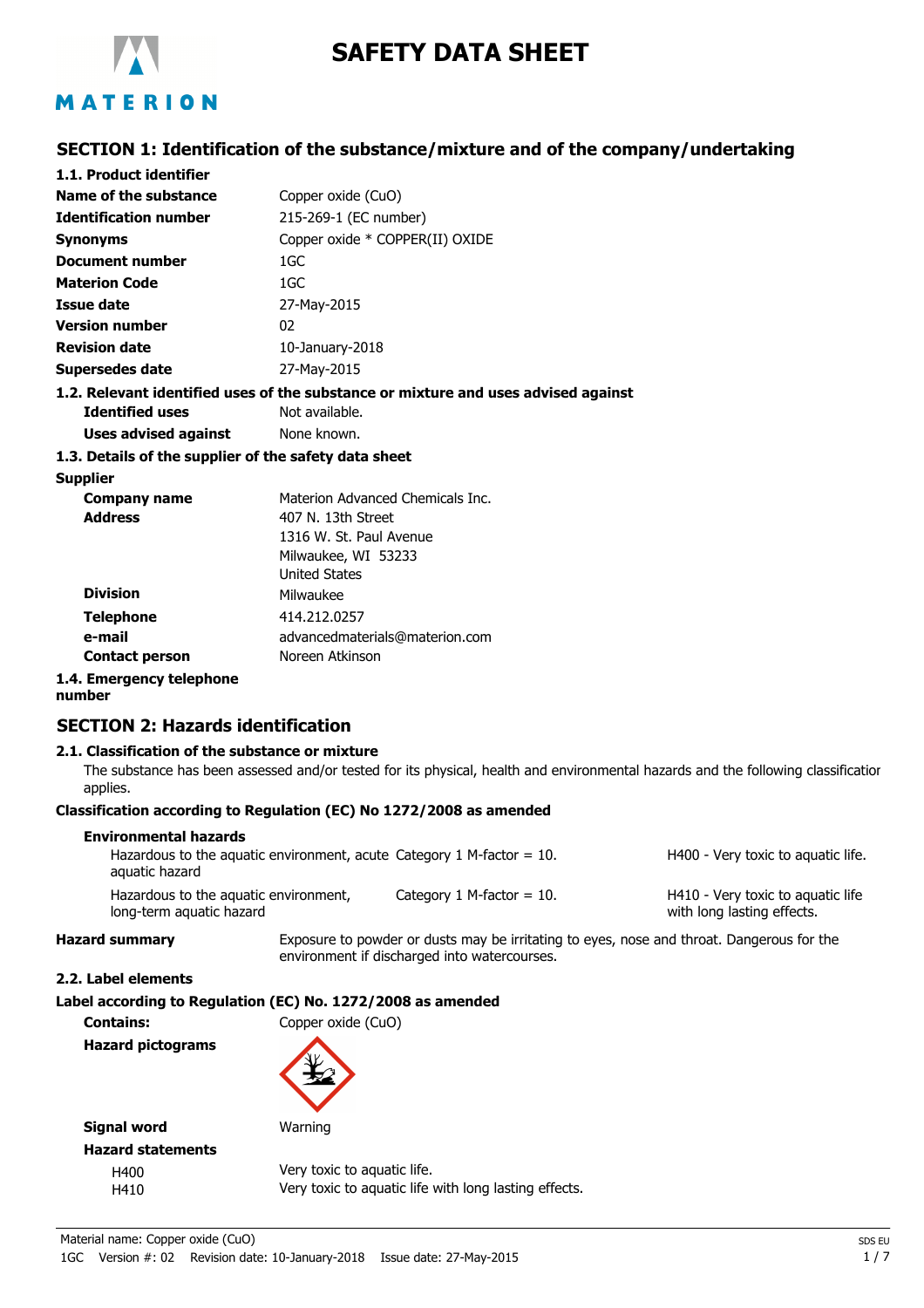| <b>Precautionary statements</b>          |                                                                                                     |
|------------------------------------------|-----------------------------------------------------------------------------------------------------|
| <b>Prevention</b>                        |                                                                                                     |
| P <sub>273</sub>                         | Avoid release to the environment.                                                                   |
| <b>Response</b>                          |                                                                                                     |
| P391                                     | Collect spillage.                                                                                   |
| <b>Storage</b>                           | Store away from incompatible materials.                                                             |
| <b>Disposal</b>                          |                                                                                                     |
| P501                                     | Dispose of contents/container in accordance with local/regional/national/international regulations. |
| <b>Supplemental label</b><br>information | None.                                                                                               |
| 2.3. Other hazards                       | None known.                                                                                         |

### **SECTION 3: Composition/information on ingredients**

### **3.1. Substances**

### **General information**

| <b>Chemical name</b>   | %                                              | No.                    | CAS-No. / EC REACH Registration No. INDEX No. |                          | <b>Notes</b> |
|------------------------|------------------------------------------------|------------------------|-----------------------------------------------|--------------------------|--------------|
| Copper oxide (CuO)     | $90 - 100$                                     | 1317-38-0<br>215-269-1 |                                               | $\overline{\phantom{0}}$ | $M = 10$     |
| <b>Classification:</b> | Aquatic Acute 1; H400, Aquatic Chronic 1; H410 |                        |                                               |                          |              |

### **List of abbreviations and symbols that may be used above**

CLP: Regulation No. 1272/2008. DSD: Directive 67/548/EEC. M: M-factor vPvB: very persistent and very bioaccumulative substance. PBT: persistent, bioaccumulative and toxic substance. #: This substance has been assigned Community workplace exposure limit(s).

**Composition comments** The full text for all R- and H-phrases is displayed in section 16.

### **SECTION 4: First aid measures**

| <b>General information</b>                                                               | Ensure that medical personnel are aware of the material(s) involved, and take precautions to<br>protect themselves. |  |  |
|------------------------------------------------------------------------------------------|---------------------------------------------------------------------------------------------------------------------|--|--|
| 4.1. Description of first aid measures                                                   |                                                                                                                     |  |  |
| <b>Inhalation</b>                                                                        | Move to fresh air. Call a physician if symptoms develop or persist.                                                 |  |  |
| <b>Skin contact</b>                                                                      | Wash off with soap and water. Get medical attention if irritation develops and persists.                            |  |  |
| Eye contact                                                                              | Do not rub eyes. Rinse with water. Get medical attention if irritation develops and persists.                       |  |  |
| <b>Ingestion</b>                                                                         | Rinse mouth. Get medical attention if symptoms occur.                                                               |  |  |
| 4.2. Most important<br>symptoms and effects, both<br>acute and delayed                   | Nausea. Dusts may irritate the respiratory tract, skin and eyes. Coughing.                                          |  |  |
| 4.3. Indication of any<br>immediate medical attention<br>and special treatment<br>needed | Treat symptomatically.                                                                                              |  |  |
| <b>SECTION 5: Firefighting measures</b>                                                  |                                                                                                                     |  |  |
| <b>General fire hazards</b>                                                              | No unusual fire or explosion hazards noted.                                                                         |  |  |
| 5.1. Extinguishing media                                                                 |                                                                                                                     |  |  |
| Suitable extinguishing<br>media                                                          | Water fog. Foam. Dry chemical powder. Carbon dioxide (CO2).                                                         |  |  |
| Unsuitable extinguishing                                                                 | Do not use water jet as an extinguisher, as this will spread the fire.                                              |  |  |

### **media 5.2. Special hazards arising** During fire, gases hazardous to health may be formed.

**from the substance or mixture**

### **5.3. Advice for firefighters Special protective** Self-contained breathing apparatus and full protective clothing must be worn in case of fire. **equipment for firefighters**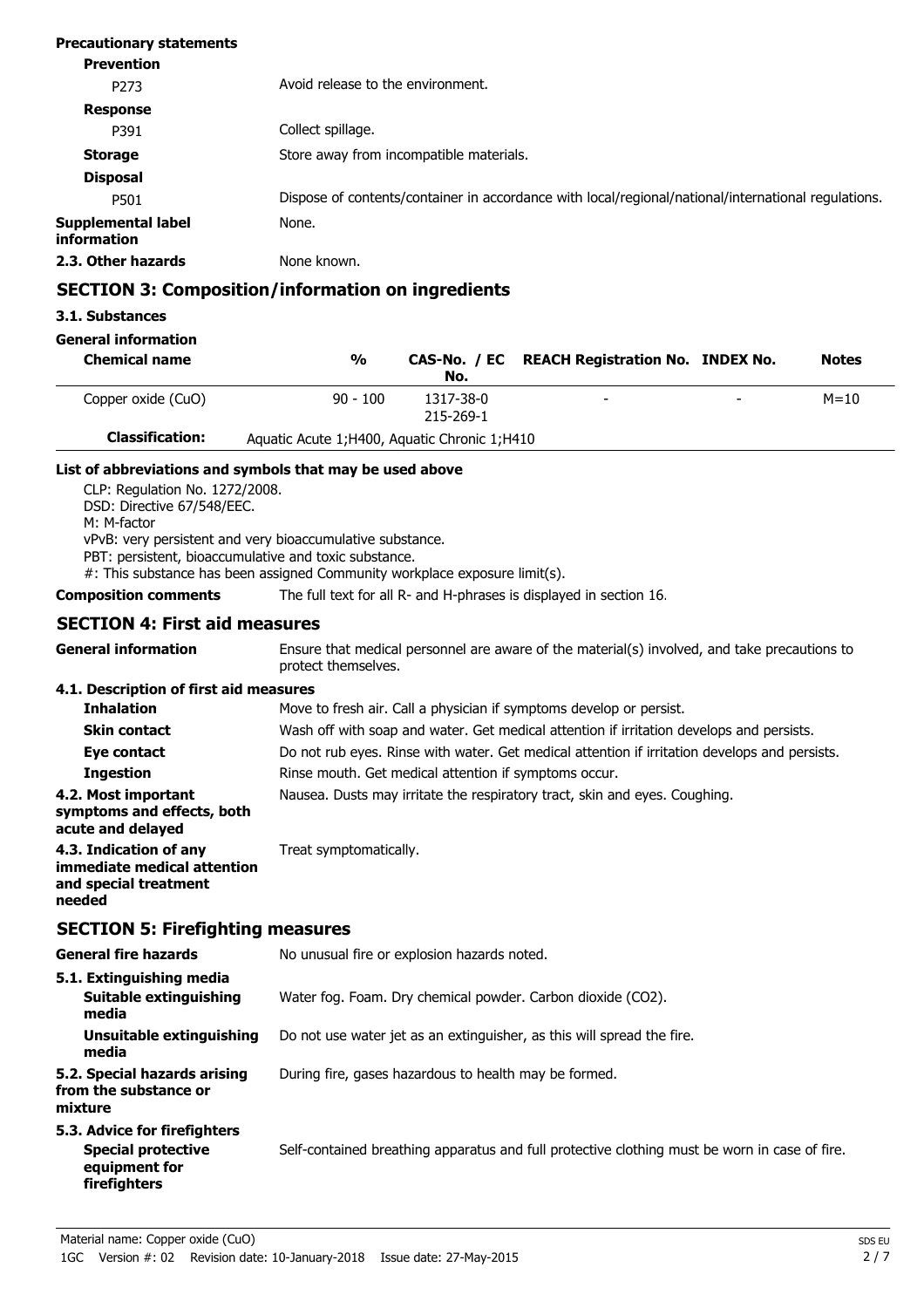| <b>Special firefighting</b><br>procedures | Use water spray to cool unopened containers.                                               |
|-------------------------------------------|--------------------------------------------------------------------------------------------|
| Specific methods                          | Use standard firefighting procedures and consider the hazards of other involved materials. |

### **SECTION 6: Accidental release measures**

### **6.1. Personal precautions, protective equipment and emergency procedures**

| For non-emergency<br>personnel                               | Keep unnecessary personnel away. Keep people away from and upwind of spill/leak. Wear<br>appropriate protective equipment and clothing during clean-up. Ensure adequate ventilation. Local<br>authorities should be advised if significant spillages cannot be contained. For personal protection,<br>see section 8 of the SDS. |
|--------------------------------------------------------------|---------------------------------------------------------------------------------------------------------------------------------------------------------------------------------------------------------------------------------------------------------------------------------------------------------------------------------|
| For emergency<br>responders                                  | Keep unnecessary personnel away. Use personal protection recommended in Section 8 of the SDS.                                                                                                                                                                                                                                   |
| 6.2. Environmental<br>precautions                            | Avoid release to the environment. Prevent further leakage or spillage if safe to do so. Avoid<br>discharge into drains, water courses or onto the ground. Inform appropriate managerial or<br>supervisory personnel of all environmental releases.                                                                              |
| 6.3. Methods and material for<br>containment and cleaning up | The product is immiscible with water and will spread on the water surface. Stop the flow of<br>material, if this is without risk. Collect dust using a vacuum cleaner equipped with HEPA filter.                                                                                                                                |
|                                                              | Large Spills: Wet down with water and dike for later disposal. Shovel the material into waste<br>container. Avoid the generation of dusts during clean-up. Prevent product from entering drains.<br>Following product recovery, flush area with water.                                                                          |
|                                                              | Small Spills: Sweep up or vacuum up spillage and collect in suitable container for disposal.                                                                                                                                                                                                                                    |
| 6.4. Reference to other<br>sections                          | For personal protection, see section 8 of the SDS. For waste disposal, see section 13 of the SDS.                                                                                                                                                                                                                               |
| <b>SECTION 7: Handling and storage</b>                       |                                                                                                                                                                                                                                                                                                                                 |

| 7.1. Precautions for safe<br>handling                                          | Minimise dust generation and accumulation. Provide appropriate exhaust ventilation at places<br>where dust is formed. Avoid prolonged exposure. Wear appropriate personal protective equipment.<br>Avoid release to the environment. Observe good industrial hygiene practices. |
|--------------------------------------------------------------------------------|---------------------------------------------------------------------------------------------------------------------------------------------------------------------------------------------------------------------------------------------------------------------------------|
| 7.2. Conditions for safe<br>storage, including any<br><i>incompatibilities</i> | Store in original tightly closed container. Store in a well-ventilated place. Store away from<br>incompatible materials (see Section 10 of the SDS).                                                                                                                            |
| 7.3. Specific end use(s)                                                       | Not available.                                                                                                                                                                                                                                                                  |

### **SECTION 8: Exposure controls/personal protection**

### **8.1. Control parameters**

### **Occupational exposure limits**

| <b>Material</b>                            | <b>Type</b>                                                  | <b>Value</b> | <b>Form</b>               |
|--------------------------------------------|--------------------------------------------------------------|--------------|---------------------------|
| Copper oxide (CuO) (CAS<br>1317-38-0)      | <b>MAK</b>                                                   | 1 mg/m $3$   | Inhalable fraction.       |
|                                            |                                                              | $0,1$ mg/m3  | Fume and respirable dust. |
|                                            | <b>STEL</b>                                                  | 4 mg/m $3$   | Inhalable fraction.       |
|                                            |                                                              | $0,4$ mg/m3  | Fume and respirable dust. |
| <b>Finland. Workplace Exposure Limits</b>  |                                                              |              |                           |
| <b>Material</b>                            | Type                                                         | <b>Value</b> |                           |
| Copper oxide (CuO) (CAS<br>1317-38-0)      | <b>TWA</b>                                                   | 1 mg/m $3$   |                           |
|                                            | Hungary. OELs. Joint Decree on Chemical Safety of Workplaces |              |                           |
| <b>Material</b>                            | Type                                                         | <b>Value</b> |                           |
| Copper oxide (CuO) (CAS<br>1317-38-0)      | <b>STEL</b>                                                  | 4 mg/m $3$   |                           |
|                                            | <b>TWA</b>                                                   | 1 mg/m3      |                           |
| <b>Italy. Occupational Exposure Limits</b> |                                                              |              |                           |
| <b>Material</b>                            | Type                                                         | <b>Value</b> | <b>Form</b>               |
| Copper oxide (CuO) (CAS<br>1317-38-0)      | <b>TWA</b>                                                   | 1 mg/m $3$   | Dust and mist.            |
|                                            |                                                              | $0,2$ mg/m3  | Fume.                     |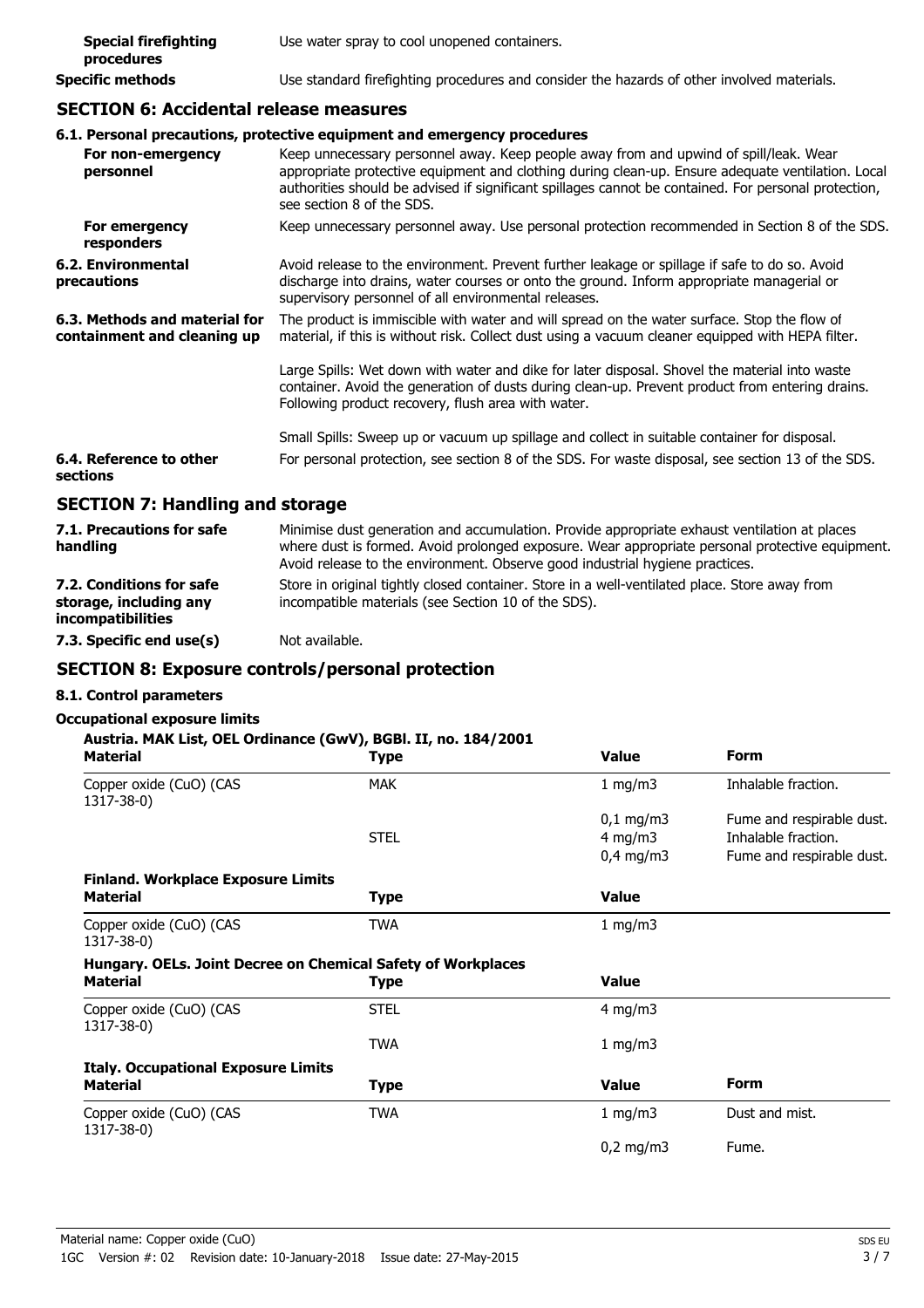|                                                      | Slovenia. OELs. Regulations concerning protection of workers against risks due to exposure to chemicals while<br>working (Official Gazette of the Republic of Slovenia)                                                                                                                                                                                                                                                                                                                                                                                                                                                                                                                                                                                                                    |              |                     |
|------------------------------------------------------|--------------------------------------------------------------------------------------------------------------------------------------------------------------------------------------------------------------------------------------------------------------------------------------------------------------------------------------------------------------------------------------------------------------------------------------------------------------------------------------------------------------------------------------------------------------------------------------------------------------------------------------------------------------------------------------------------------------------------------------------------------------------------------------------|--------------|---------------------|
| <b>Material</b>                                      | <b>Type</b>                                                                                                                                                                                                                                                                                                                                                                                                                                                                                                                                                                                                                                                                                                                                                                                | <b>Value</b> | <b>Form</b>         |
| Copper oxide (CuO) (CAS<br>1317-38-0)                | <b>TWA</b>                                                                                                                                                                                                                                                                                                                                                                                                                                                                                                                                                                                                                                                                                                                                                                                 | $1$ mg/m $3$ | Inhalable fraction. |
| <b>Biological limit values</b>                       | No biological exposure limits noted for the ingredient(s).                                                                                                                                                                                                                                                                                                                                                                                                                                                                                                                                                                                                                                                                                                                                 |              |                     |
| <b>Recommended monitoring</b><br>procedures          | Follow standard monitoring procedures.                                                                                                                                                                                                                                                                                                                                                                                                                                                                                                                                                                                                                                                                                                                                                     |              |                     |
| <b>Derived no effect levels</b><br>(DNELs)           | Not available.                                                                                                                                                                                                                                                                                                                                                                                                                                                                                                                                                                                                                                                                                                                                                                             |              |                     |
| <b>Predicted no effect</b><br>concentrations (PNECs) | Not available.                                                                                                                                                                                                                                                                                                                                                                                                                                                                                                                                                                                                                                                                                                                                                                             |              |                     |
| 8.2. Exposure controls                               |                                                                                                                                                                                                                                                                                                                                                                                                                                                                                                                                                                                                                                                                                                                                                                                            |              |                     |
| <b>Appropriate engineering</b><br>controls           | Good general ventilation (typically 10 air changes per hour) should be used. Ventilation rates should<br>be matched to conditions. If applicable, use process enclosures, local exhaust ventilation, or other<br>engineering controls to maintain airborne levels below recommended exposure limits. If exposure<br>limits have not been established, maintain airborne levels to an acceptable level. If engineering<br>measures are not sufficient to maintain concentrations of dust particulates below the OEL<br>(occupational exposure limit), suitable respiratory protection must be worn. If material is ground,<br>cut, or used in any operation which may generate dusts, use appropriate local exhaust ventilation<br>to keep exposures below the recommended exposure limits. |              |                     |
|                                                      | Individual protection measures, such as personal protective equipment                                                                                                                                                                                                                                                                                                                                                                                                                                                                                                                                                                                                                                                                                                                      |              |                     |
| <b>General information</b>                           | Personal protection equipment should be chosen according to the CEN standards and in discussion<br>with the supplier of the personal protective equipment.                                                                                                                                                                                                                                                                                                                                                                                                                                                                                                                                                                                                                                 |              |                     |
| Eye/face protection                                  | Wear safety glasses with side shields (or goggles).                                                                                                                                                                                                                                                                                                                                                                                                                                                                                                                                                                                                                                                                                                                                        |              |                     |
| <b>Skin protection</b>                               |                                                                                                                                                                                                                                                                                                                                                                                                                                                                                                                                                                                                                                                                                                                                                                                            |              |                     |
| - Hand protection                                    | Wear appropriate chemical resistant gloves. Suitable gloves can be recommended by the glove<br>supplier.                                                                                                                                                                                                                                                                                                                                                                                                                                                                                                                                                                                                                                                                                   |              |                     |
| - Other                                              | Wear suitable protective clothing.                                                                                                                                                                                                                                                                                                                                                                                                                                                                                                                                                                                                                                                                                                                                                         |              |                     |
| <b>Respiratory protection</b>                        | Wear respirator with dust filter.                                                                                                                                                                                                                                                                                                                                                                                                                                                                                                                                                                                                                                                                                                                                                          |              |                     |
| <b>Thermal hazards</b>                               | Wear appropriate thermal protective clothing, when necessary.                                                                                                                                                                                                                                                                                                                                                                                                                                                                                                                                                                                                                                                                                                                              |              |                     |
| <b>Hygiene measures</b>                              | Always observe good personal hygiene measures, such as washing after handling the material and<br>before eating, drinking, and/or smoking. Routinely wash work clothing and protective equipment to<br>remove contaminants.                                                                                                                                                                                                                                                                                                                                                                                                                                                                                                                                                                |              |                     |
| <b>Environmental exposure</b><br>controls            | Inform appropriate managerial or supervisory personnel of all environmental releases.                                                                                                                                                                                                                                                                                                                                                                                                                                                                                                                                                                                                                                                                                                      |              |                     |

### **SECTION 9: Physical and chemical properties**

### **9.1. Information on basic physical and chemical properties**

| <b>Appearance</b>                                       |                            |
|---------------------------------------------------------|----------------------------|
| <b>Physical state</b>                                   | Solid.                     |
| Form                                                    | Powder.                    |
| Colour                                                  | Not available.             |
| Odour                                                   | Not available.             |
| <b>Odour threshold</b>                                  | Not available.             |
| рH                                                      | Not available.             |
| <b>Melting point/freezing point</b>                     | 1326 °C (2418,8 °F)        |
| Initial boiling point and<br>boiling range              | 1026 °C (1878,8 °F)        |
| Flash point                                             | Not available.             |
| <b>Evaporation rate</b>                                 | Not available.             |
| Flammability (solid, gas)                               | Not available.             |
| Upper/lower flammability or explosive limits            |                            |
| <b>Flammability limit - lower</b> Not available.<br>(%) |                            |
| <b>Flammability limit -</b><br>upper $(% )$             | Not available.             |
| Vapour pressure                                         | $<$ 0,0000001 kPa at 25 °C |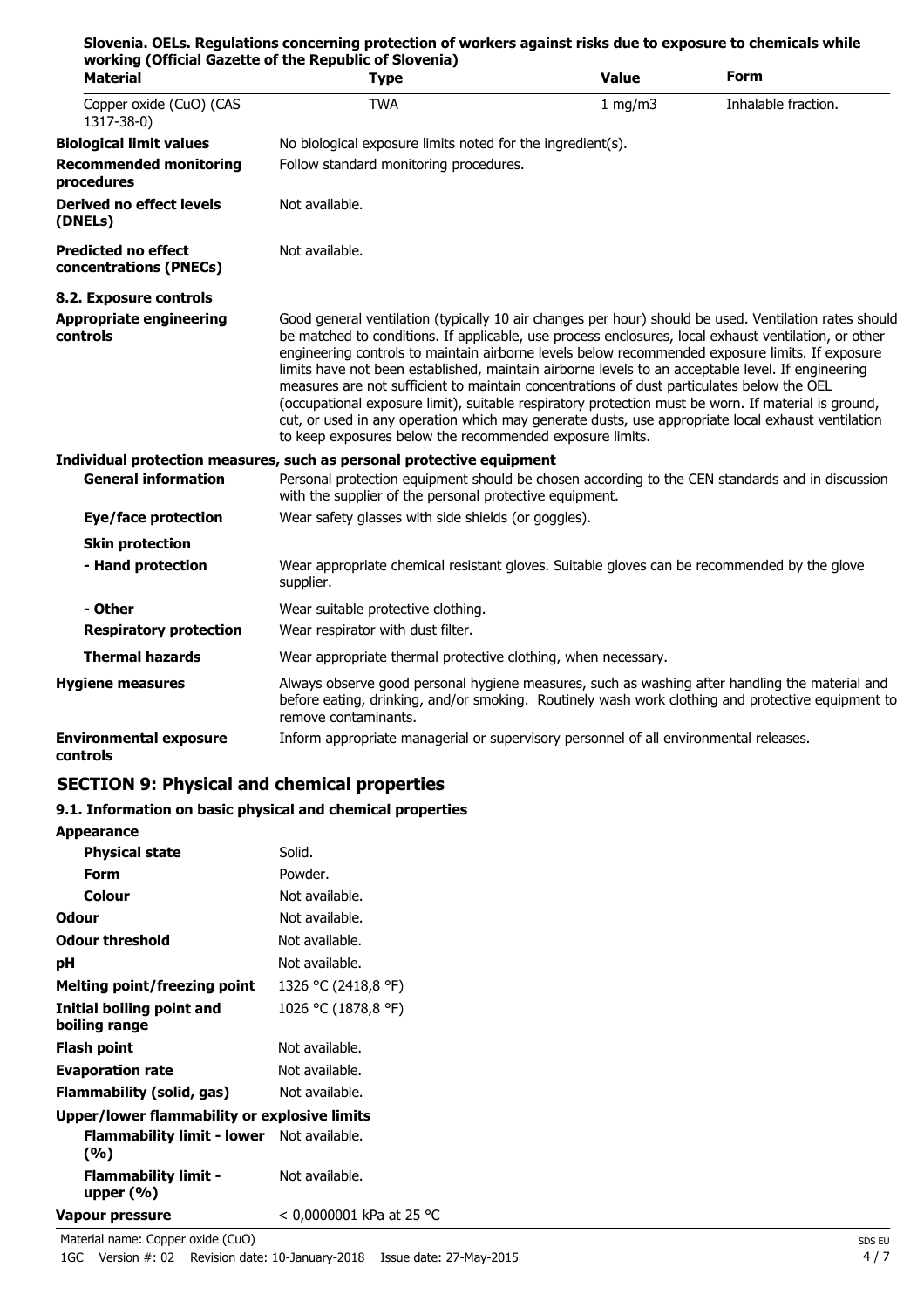| Vapour density                                    | Not available.       |
|---------------------------------------------------|----------------------|
| Relative density                                  | Not available.       |
| Solubility(ies)                                   |                      |
| Solubility (water)                                | Insoluble            |
| <b>Partition coefficient</b><br>(n-octanol/water) | Not available.       |
| Auto-ignition temperature                         | Not available.       |
| <b>Decomposition temperature</b>                  | 1026 °C (1878,8 °F)  |
| Viscosity                                         | Not available.       |
| <b>Explosive properties</b>                       | Not explosive.       |
| <b>Oxidising properties</b>                       | Not oxidising.       |
| 9.2. Other information                            |                      |
| Density                                           | 6,31 g/cm3 estimated |
| Molecular formula                                 | Cu-O                 |
| Molecular weight                                  | 79,55 g/mol          |
| Specific gravity                                  | 6,32                 |

### **SECTION 10: Stability and reactivity**

| 10.1. Reactivity                            | The product is stable and non-reactive under normal conditions of use, storage and transport.    |
|---------------------------------------------|--------------------------------------------------------------------------------------------------|
| 10.2. Chemical stability                    | Material is stable under normal conditions.                                                      |
| 10.3. Possibility of hazardous<br>reactions | No dangerous reaction known under conditions of normal use.                                      |
| 10.4. Conditions to avoid                   | Avoid temperatures exceeding the decomposition temperature. Contact with incompatible materials. |
| 10.5. Incompatible materials                | Strong oxidising agents.                                                                         |
| 10.6. Hazardous<br>decomposition products   | No hazardous decomposition products are known.                                                   |

### **SECTION 11: Toxicological information**

**General information CCCUPATION** Occupational exposure to the substance or mixture may cause adverse effects.

| <b>Information on likely routes of exposure</b>              |                                                                                                                        |  |
|--------------------------------------------------------------|------------------------------------------------------------------------------------------------------------------------|--|
| <b>Inhalation</b>                                            | Dust may irritate respiratory system. Prolonged inhalation may be harmful.                                             |  |
| <b>Skin contact</b>                                          | Dust or powder may irritate the skin.                                                                                  |  |
| Eye contact                                                  | Dust may irritate the eyes.                                                                                            |  |
| <b>Ingestion</b>                                             | May cause discomfort if swallowed. However, ingestion is not likely to be a primary route of<br>occupational exposure. |  |
| <b>Symptoms</b>                                              | Nausea. Dusts may irritate the respiratory tract, skin and eyes. Coughing.                                             |  |
| 11.1. Information on toxicological effects                   |                                                                                                                        |  |
| <b>Acute toxicity</b>                                        | No data available.                                                                                                     |  |
| <b>Skin corrosion/irritation</b>                             | Due to partial or complete lack of data the classification is not possible.                                            |  |
| Serious eye damage/eye<br>irritation                         | Due to partial or complete lack of data the classification is not possible.                                            |  |
| <b>Respiratory sensitisation</b>                             | Due to partial or complete lack of data the classification is not possible.                                            |  |
| <b>Skin sensitisation</b>                                    | Due to partial or complete lack of data the classification is not possible.                                            |  |
| <b>Germ cell mutagenicity</b>                                | Due to partial or complete lack of data the classification is not possible.                                            |  |
| Carcinogenicity                                              | Due to partial or complete lack of data the classification is not possible.                                            |  |
| at work (as amended)<br>Not listed.                          | Hungary. 26/2000 EüM Ordinance on protection against and preventing risk relating to exposure to carcinogens           |  |
| <b>Reproductive toxicity</b>                                 | Due to partial or complete lack of data the classification is not possible.                                            |  |
| <b>Specific target organ toxicity</b><br>- single exposure   | Due to partial or complete lack of data the classification is not possible.                                            |  |
| <b>Specific target organ toxicity</b><br>- repeated exposure | Due to partial or complete lack of data the classification is not possible.                                            |  |
| <b>Aspiration hazard</b>                                     | Due to partial or complete lack of data the classification is not possible.                                            |  |
| Mixture versus substance<br><i>information</i>               | No information available.                                                                                              |  |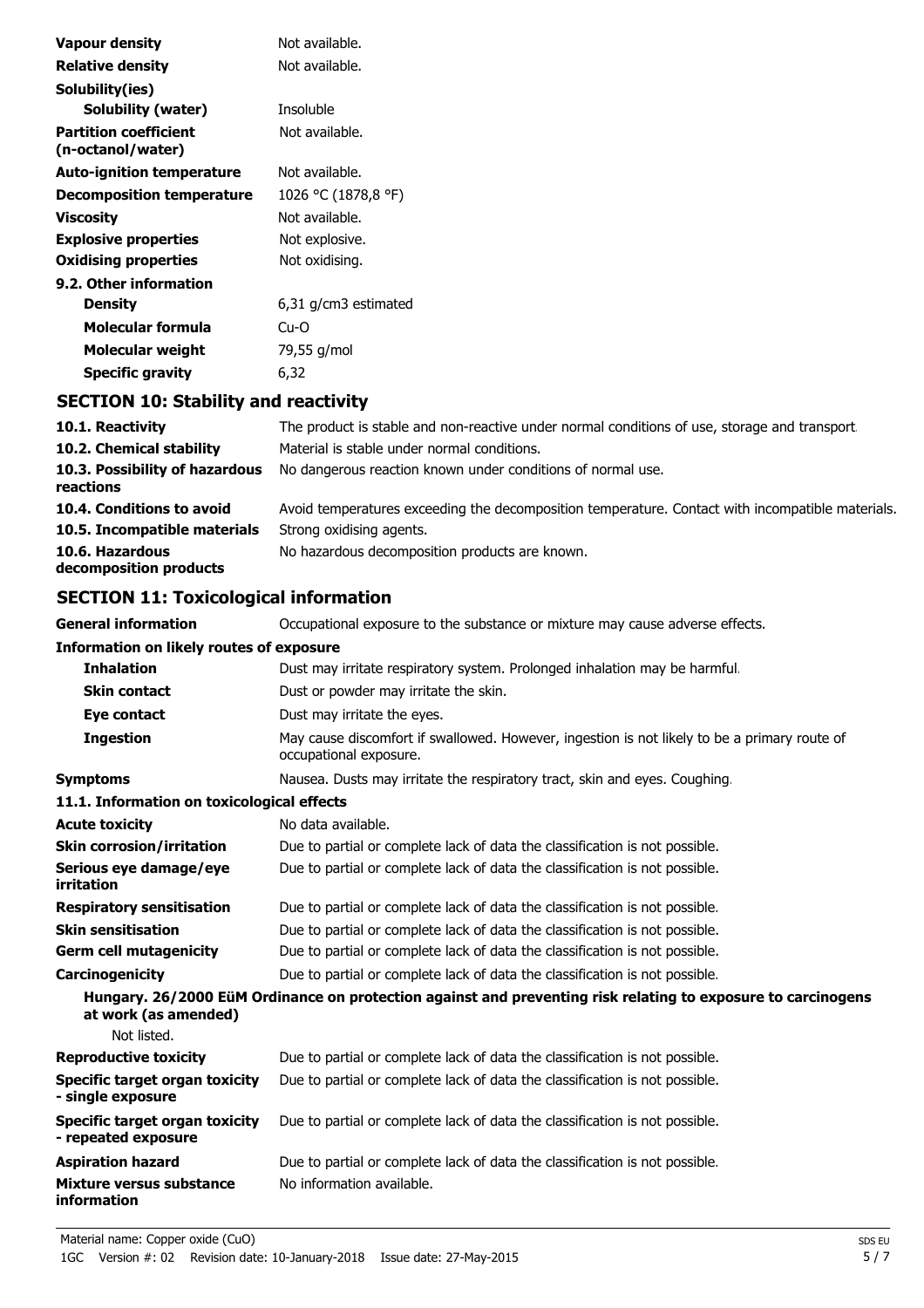### **Other information** Not available.

### **SECTION 12: Ecological information**

### **12.1. Toxicity** Very toxic to aquatic life with long lasting effects.

| <b>Product</b>                     |      | <b>Species</b>                                                   | Test results                   |
|------------------------------------|------|------------------------------------------------------------------|--------------------------------|
| Copper oxide (CuO) (CAS 1317-38-0) |      |                                                                  |                                |
| Aquatic                            |      |                                                                  |                                |
| Crustacea                          | EC50 | Water flea (Daphnia magna)                                       | $0.011 - 0.039$ mg/l, 48 hours |
| Fish                               | LC50 | Western mosquitofish (Gambusia affinis) $>$ 56000 mg/l, 96 hours |                                |

\* Estimates for product may be based on additional component data not shown.

| 12.2. Persistence and<br>degradability                    | No data is available on the degradability of this product.                                                                                                                                 |
|-----------------------------------------------------------|--------------------------------------------------------------------------------------------------------------------------------------------------------------------------------------------|
| 12.3. Bioaccumulative<br>potential                        | No data available.                                                                                                                                                                         |
| <b>Partition coefficient</b><br>n-octanol/water (log Kow) | Not available.                                                                                                                                                                             |
| <b>Bioconcentration factor (BCF)</b>                      | Not available.                                                                                                                                                                             |
| 12.4. Mobility in soil                                    | No data available.                                                                                                                                                                         |
| 12.5. Results of PBT<br>and vPvB<br>assessment            | Not available.                                                                                                                                                                             |
| 12.6. Other adverse effects                               | No other adverse environmental effects (e.g. ozone depletion, photochemical ozone creation<br>potential, endocrine disruption, global warming potential) are expected from this component. |

### **SECTION 13: Disposal considerations**

### **13.1. Waste treatment methods**

| <b>Residual waste</b>                  | Dispose of in accordance with local regulations. Empty containers or liners may retain some product<br>residues. This material and its container must be disposed of in a safe manner (see: Disposal<br>instructions).                                                                                                                            |
|----------------------------------------|---------------------------------------------------------------------------------------------------------------------------------------------------------------------------------------------------------------------------------------------------------------------------------------------------------------------------------------------------|
| <b>Contaminated packaging</b>          | Since emptied containers may retain product residue, follow label warnings even after container is<br>emptied. Empty containers should be taken to an approved waste handling site for recycling or<br>disposal.                                                                                                                                  |
| EU waste code                          | The Waste code should be assigned in discussion between the user, the producer and the waste<br>disposal company.                                                                                                                                                                                                                                 |
| <b>Disposal</b><br>methods/information | Collect and reclaim or dispose in sealed containers at licensed waste disposal site. Do not allow this<br>material to drain into sewers/water supplies. Do not contaminate ponds, waterways or ditches with<br>chemical or used container. Dispose of contents/container in accordance with<br>local/regional/national/international regulations. |
| <b>Special precautions</b>             | Dispose in accordance with all applicable regulations.                                                                                                                                                                                                                                                                                            |

### **SECTION 14: Transport information**

#### **ADR**

14.1. - 14.6.: Not regulated as dangerous goods.

### **RID**

14.1. - 14.6.: Not regulated as dangerous goods.

#### **ADN**

14.1. - 14.6.: Not regulated as dangerous goods.

#### **IATA**

14.1. - 14.6.: Not regulated as dangerous goods.

#### **IMDG**

14.1. - 14.6.: Not regulated as dangerous goods.

### **SECTION 15: Regulatory information**

### **15.1. Safety, health and environmental regulations/legislation specific for the substance or mixture**

### **EU regulations**

**Regulation (EC) No. 1005/2009 on substances that deplete the ozone layer, Annex I and II, as amended** Not listed.

### **Regulation (EC) No. 850/2004 On persistent organic pollutants, Annex I as amended**

Not listed.